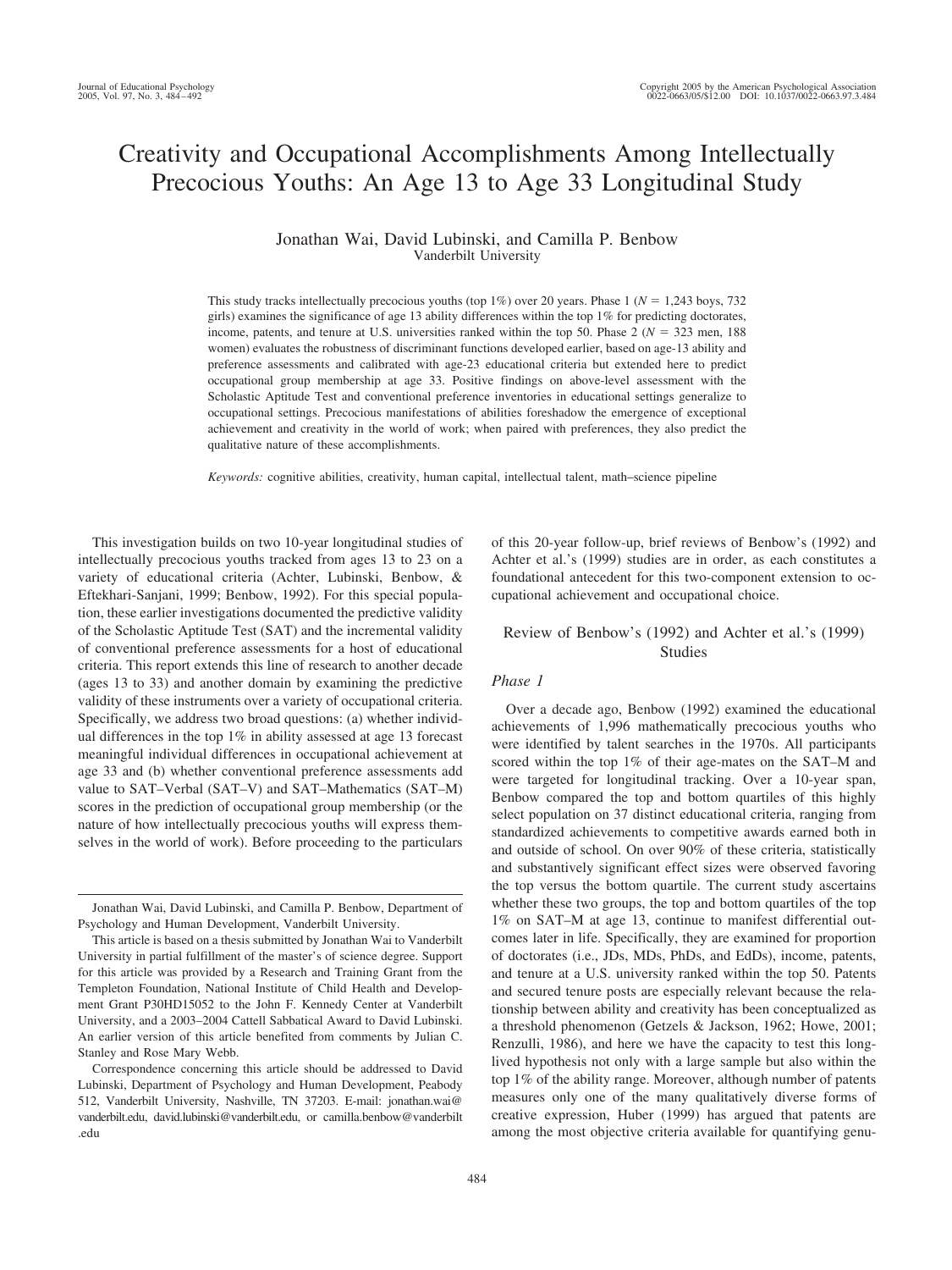ine manifestations of creativity in science and technology. Securing tenure at a top university reflects another form of creativity; candidates are evaluated internally and externally by leaders in the field for outstanding contributions to their discipline.

## *Phase 2*

A second 10-year study conducted during the past decade established that the major area of 4-year college degree for intellectually gifted individuals can be predicted on the basis of age-13 assessments (Achter et al., 1999). This study tracked 432 intellectually precocious youths who took the SAT–V and SAT–M at age 13 and also completed the Study of Values (SOV; Allport, Vernon, & Lindzey, 1970). Three categories were formed for college degrees conferred by age 23 (humanities, math–science, and other). Using a discriminant function analysis, Achter et al. (1999) documented for the first time for this special population that preference assessments add incremental validity to the SAT in predicting educational criteria over an extended time frame. The two subtests of the SAT alone accounted for 10% of the variance in group membership among these three categories; yet when the SOV was added to the analysis, the amount of variance accounted for rose to 23%. Phase 2 of this study extends the very same discriminant functions derived by Achter et al. on college degrees to occupations classified in commensurate terms (humanities, math–science, and other). If discriminant functions derived on criteria secured 10 years earlier and ability-preference assessments secured 20 years earlier can predict occupational group membership at age 33, the validity of teaming the SAT with conventional preference assessments is reinforced for educators and counselors working with intellectually precocious youths. Furthermore, at a more basic level, this would underscore the need to consider these determinants in future developmental studies of intellectually precocious youths.

#### Phase 1

#### *Method*

*Participants.* Phase 1 participants were taken from Cohorts 1 and 2 of the Study of Mathematically Precocious Youth's (SMPY's) planned 50 year longitudinal investigation of intellectual talent (Lubinski & Benbow, 1994). Participants were identified before age 13 through talent searches using the SAT (an entrance examination for college-bound high school seniors—a population 4 to 5 years older than them).

Cohort 1 includes 2,188 participants (96% Caucasian, 2% Asian, 2% Other) who, by age 13, secured a score of 370 or above on the SAT–V or 390 or above on the SAT–M, original scale, as part of SMPY's talent searches in the early 1970s. This cohort was drawn primarily from the state of Maryland, with a subset from the Baltimore–Washington area.

Cohort 2 includes 778 participants (89% Caucasian, 6% Asian, 5% Other) who scored 430 or above on the SAT–V or 500 or above on the SAT–M, original scale, as part of talent searches in the late  $1970s$ .<sup>1</sup> This cohort was drawn from the mid-Atlantic states.

On the basis of SAT–M scores at age 13, separated by cohort and sex, the top  $(Q_4)$  and bottom  $(Q_1)$  quartiles were identified for subsequent analyses (i.e.,  $Q_4$  = top 25%,  $Q_1$  = bottom 25%). Mean SAT–M scores were 637 ( $SD = 44$ ) versus 445 ( $SD = 26$ ) for Cohort 1  $Q_4$  and  $Q_1$  boys, respectively, and 584 ( $SD = 36$ ) and 441 ( $SD = 21$ ) for  $Q_4$  and  $Q_1$  girls, respectively. Similarly, for Cohort 2, mean SAT–M scores were 646 (*SD*  $=$  44) versus 495 (*SD* = 25) for Q<sub>4</sub> and Q<sub>1</sub> boys, and 586 (*SD* = 22) and 449 ( $SD = 25$ ) for  $Q_4$  and  $Q_1$  girls.<sup>2</sup>

*Procedure and design.* Twenty years after participants were selected for longitudinal tracking by SMPY they were surveyed at approximately age 33 (Benbow, Lubinski, Shea, & Eftekhari-Sanjani, 2000). Participants were mailed questionnaires and, if necessary, were later encouraged by mail or phone to complete them. This 20-year follow-up survey included the variables chosen for this study (doctorates, income, patents, and professoriate positions). The collection of this 20-year survey data occurred between 1992 and 1994 for Cohort 1 and between 1996 and 1999 for Cohort 2; the response rates for Cohorts 1 and 2 were 77.1% and 81.5%, respectively. Finally, *America's Best Colleges* (2004) was used to generate a reasonable list of the top-50 U.S. universities. For all participants who reported professoriate positions at the time of their 20-year follow-up, their status for the 2004 –2005 academic year was ascertained through their personal or university's Web site.

*Statistical analyses.* For all four criterion variables (doctorates, primary income, patents, and tenure), descriptive statistics were computed separately for Cohort 1 and Cohort 2 by sex for the top and bottom quartiles. The percentage of doctorates secured was computed for each cell. For income, the percentage greater than or equal to the median for the entire sample within sex was reported (medians were used to control for the potential influence of extreme values on means). For patents and tenure, percentages were calculated. For all four criterion variables, the data for both cohorts and sexes were combined, and effect size differences between the top and bottom quartiles  $(Q_4 \text{ minus } Q_1)$  were computed with an arcsine transformation, h (Cohen, 1988).<sup>3</sup>

### *Results*

Across Cohorts 1 and 2, Table 1 contains data for all four criterion variables: doctorates, income, patents, and tenure at a top-50 U.S. university (partitioned by quartile and sex). Although sex differences are evident (cf. Benbow et al., 2000), the focus

<sup>3</sup> To examine whether our Phase 1 findings would change if the sexes were mixed, we conducted the following analyses. Within each cohort, top and bottom quartiles were determined for sexes combined. For both cohorts, this procedure resulted in proportionately more boys than girls in  $Q_4$ and proportionately more girls than boys in  $Q<sub>1</sub>$ . We then ran effect size differences for doctorates, PhDs in math–science, income, patents, and top tenure track positions in the same manner as reported in Phase I; the respective effect sizes for these five  $(Q_4 \text{ minus } Q_1)$  contrasts were h = .23, .29, .21, .26, and .25 ( $ps < .001$ ). These five contrasts are all comparable to those reported in Phase 1 of the results.

<sup>1</sup> Benbow (1992) conducted her analyses using only Cohort 1, so in addition to extending this earlier study another decade, our analyses here add an additional cohort for replication purposes.

<sup>&</sup>lt;sup>2</sup> The data for girls throughout is a bit constrained by  $Q_4$  versus  $Q_1$ SAT–M means being closer to one another in contrast to the mean difference for the boys. Because boys have a higher mean and also are more variable on SAT–M, the methodology employed in this study fosters a larger SAT–M difference between boys than girls. This constraint is not a problem for the issue we seek to address here (i.e.,  $Q_4$  minus  $Q_1$  outcome differences) because we are not concerned with sex differences in this report (see Achter, Lubinski, & Benbow, 1996, Appendix 2, p. 76; Benbow et al., 2000; and Geary, 1996, 1998, for a discussion of this topic). Moreover, this methodology serves to make tests of statistical significance more conservative. And, indeed, when girls were analyzed separately, in part because of smaller sample sizes but also partially because of lower base rates (e.g., patents), statistical significance was not achieved, although for doctorates and income it was approached.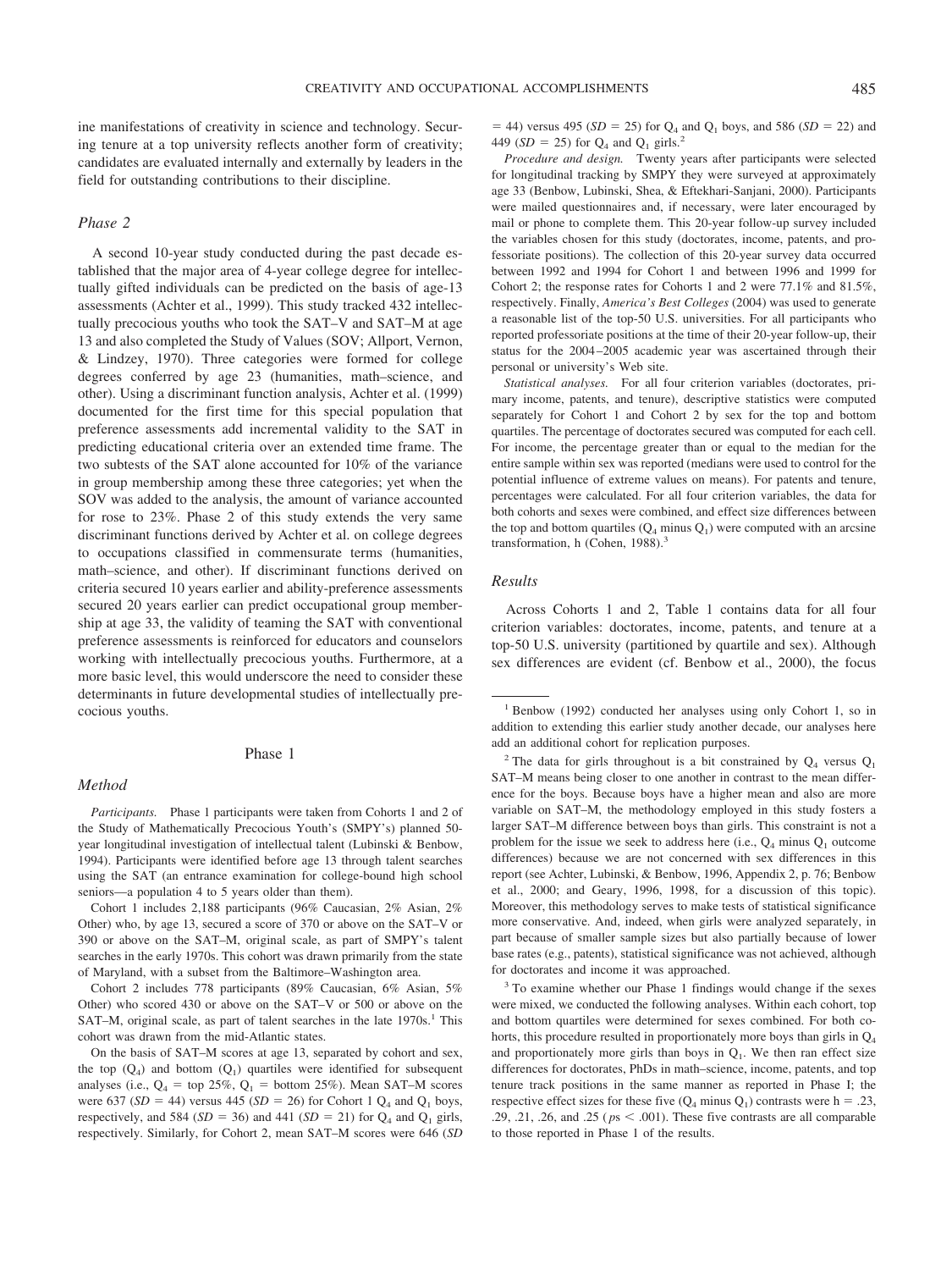#### Table 1

*Percentage of Top and Bottom Quartiles on the SAT–M When Examining Doctorates, Income, Patents, and Tenure at a Top-50 U.S. University*

|                         | $1972 - 1974$ talent search |           |                                           |           | 1976–1979 talent search |           |               |           |  |
|-------------------------|-----------------------------|-----------|-------------------------------------------|-----------|-------------------------|-----------|---------------|-----------|--|
|                         | SAT-M $Q_1$                 |           | SAT-M $Q_4$                               |           | $SAT-MQ_1$              |           | SAT-M $Q_4$   |           |  |
| <b>Sex</b>              | % of sample                 | Frequency | $%$ of sample                             | Frequency | $%$ of sample           | Frequency | $%$ of sample | Frequency |  |
|                         |                             |           | Doctorates                                |           |                         |           |               |           |  |
| Men                     |                             |           |                                           |           |                         |           |               |           |  |
| All doctorates          | 16.7                        | 35/210    | 34.7                                      | 69/199    | 27.7                    | 31/112    | 35.2          | 43/122    |  |
| Math-science doctorates | 1.0                         | 2/210     | 8.5                                       | 17/199    | 8.0                     | 9/112     | 22.9          | 28/122    |  |
| Women                   |                             |           |                                           |           |                         |           |               |           |  |
| All doctorates          | 18.5                        | 28/151    | 21.5                                      | 28/130    | 22.0                    | 11/50     | 42.0          | 21/50     |  |
| Math-science doctorates | $\theta$                    | 0/151     | 1.5                                       | 2/130     | 4.0                     | 2/50      | 4.0           | 2/50      |  |
|                         |                             |           | Income (percent $\geq$ median within sex) |           |                         |           |               |           |  |
| Men                     | 43.8                        | 92/210    | 56.8                                      | 113/199   | 48.2                    | 54/112    | 54.9          | 67/122    |  |
| Women                   | 45.7                        | 69/151    | 53.1                                      | 69/130    | 52.0                    | 26/50     | 52.0          | 26/50     |  |
|                         |                             |           | Patents                                   |           |                         |           |               |           |  |
| Men                     | 3.9                         | 7/177     | 6.7                                       | 11/163    | 8.5                     | 8/94      | 17.5          | 18/103    |  |
| Women                   | $\overline{0}$              | 0/133     | $\theta$                                  | 0/106     | 4.7                     | 2/43      | 4.5           | 2/44      |  |
|                         |                             |           | Tenure at a top-50 U.S. university        |           |                         |           |               |           |  |
| Men                     | 0.5                         | 1/210     | 5.5                                       | 11/199    | 0.9                     | 1/112     | 3.3           | 4/122     |  |
| Women                   | $\overline{0}$              | 0/151     | $\Omega$                                  | 0/130     | $\Omega$                | 0/50      | 2.0           | 1/50      |  |

*Note.* SAT–M = Scholastic Aptitude Test—Math;  $Q_1$  = bottom quartile;  $Q_4$  = top quartile.

here is on overall outcome differences as a function of ability level  $(Q_4$  minus  $Q_1$ ) with cohorts and sexes combined.

The percentage of doctorates attained is found in the first section of Table 1. Within each sex, the top row includes all doctorates (JDs, MDs, PhDs, and EdDs), and the bottom row includes PhDs in math–science to illustrate the significance of SAT–M in the prediction of doctorates in scientific domains. The likelihood of getting a doctorate differs markedly as a function of being in the top versus the bottom quartile. If we combine cohorts and sex, the percentage attained is higher in  $Q_4$  (32.1%) compared with  $Q_1$ (20.0%). Moreover, the same pattern holds for math–science PhDs (viz.,  $Q_4 = 9.8\%, Q_1 = 2.5\%$ ). Notably, this is within the top 1% of ability; the SAT–M has predictive power across a 20-year interval (ages 13 to 33) for what some consider the ultimate educational credential. Overall, combining cohorts and sexes, the  $Q_4$  minus  $Q_1$  effect size difference h = .28 ( $p < .001$ ). Yet, the likelihood of securing a doctorate in math–science is somewhat more impressive; the  $Q_4$  minus  $Q_1$  effect size difference h = .31  $(p < .001)$ .

Income data are found in the second panel of Table 1. Reported in each block is the percentage of participants earning an income equal to or greater than the median of their same-sex counterparts within the full top 1% (all four quartiles). The median values for Cohort 1 men and women are \$50,000 and \$40,000, respectively, and for Cohort 2 males and females, \$60,000 and \$40,000. The percentages in Table 1 constitute the proportion of participants within each quartile earning incomes at or beyond these values. These percentages exhibit a similar pattern to that observed for doctorates. For example, for Cohort 2 males,  $Q_4$  (54.9%) is somewhat more impressive than  $Q_1$  (48.2%). When cohorts and sexes are combined, the  $Q_4$  minus  $Q_1$  effect size difference h = .16 ( $p$  < .01). Yet, it is important to keep in mind how far both quartiles and sexes are from the median income for their age mates in the U.S. general population (during the mid-1990s, male  $Mdn = $31,496$ , female  $Mdn = $22,497$ ; U.S. Census Bureau, 1996, Table A). The range of annual earned income was impressive as well: For Cohort 1, the income range exceeded \$10 million; for Cohort 2, the range was \$3.5 million. Clearly, the top 1% in ability is far removed from the norm on earned income.

The percentage of patents are reported in the third panel of Table 1. Patents are an indicator of genuine forms of creativity with respect to "inventive and scientific productivity" (Huber, 1999, p. 49). According to Huber, approximately 1% of the adult U.S. population holds at least one patent (personal communication, October 2004). Combining cohorts and sexes, the percentage of produced patents was  $Q_4 = 7.5\%$  and  $Q_1 = 3.8\%$  (or 7.5 and 3.8 times base rate expectations). Epidemiologists take notice when base rates double (Lubinski & Humphreys, 1997); therefore, these findings are especially noteworthy. As Huber (1998, p. 61) says regarding the process of securing documentation on intellectual property, "It would be hard to find a field of study where so much effort has been expended in establishing a definition. Perhaps the definition of invention is the most solid definition in the field of creativity." Clearly our participants are gathering patents at remarkable rates and distinguishing themselves in an objective realm of creativity in science and technology. Overall,  $Q_4$  is well out in front of  $Q_1$ ; when cohorts and sexes are combined, the  $Q_4$  minus  $Q_1$  effect size difference h = .18 ( $p < .01$ ).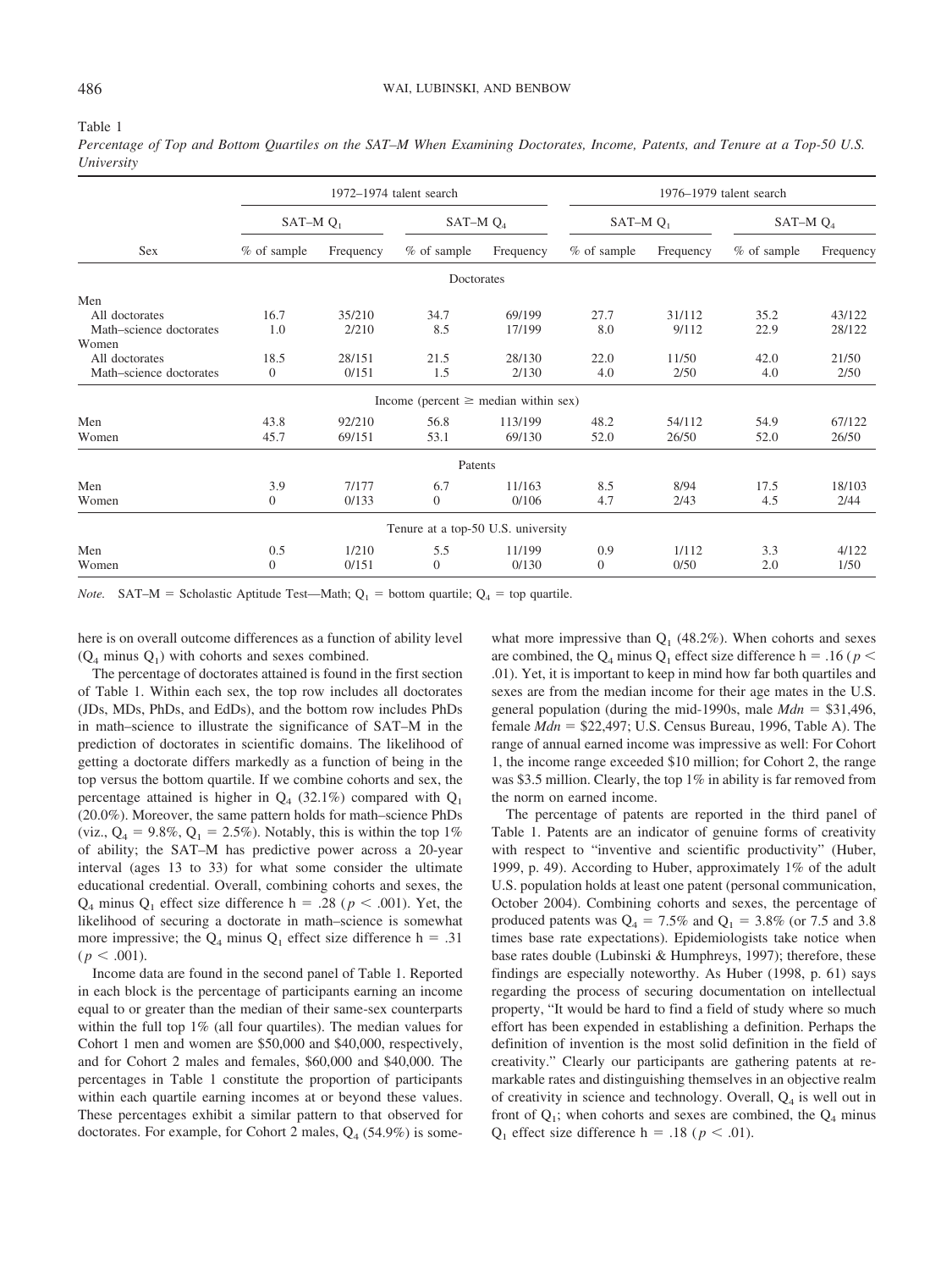Finally, the percentages of those securing tenure at a top-50 U.S. university are reported in the last panel of Table 1. Achieving tenure at a top university is an excellent measure of creativity with infinitesimal base rate expectations in the general population. Overall, that 1.8% of our participants in the top and bottom quartiles achieved this distinction is exceptionally high; but what is more impressive is the difference between the top and bottom quartiles (with cohorts and sexes combined):  $Q4 = 3.2\%$  versus  $Q1 = 0.38\%$ . The  $Q_4$  minus  $Q_1$  effect size difference is  $h = .28$  ( $p < .001$ ).

#### Phase 2

#### *Method*

*Participants.* Phase 2 participants were taken from SMPY's Cohorts 1, 2, and 3 (Lubinski & Benbow, 1994). All students were within the top 1% of intellectual ability of their age group according to their scores on either the SAT–M or SAT–V. Participants were included in the second phase if they had completed the SAT and the Study of Values (SOV; Allport et al., 1970) by age 13 and had reported their occupation in the 20-year follow-up survey. Because Cohorts 1 and 2 were described in Phase 1, only a summary of Cohort 3 is needed here. However, it is important to note that a small subset of Cohort 1 and 2 participants did not have SAT–V scores at age 13. Therefore, using Cohort 1 and 2 participants with complete data sets and high school SAT–V scores secured during their age-18 follow-up after high school, we created a regression equation to back-predict age-13 SAT–V from high school SAT–V. This equation was then applied to Cohort 1 and 2 participants who were not assessed on SAT–V at age 13 but who had reported their high school SAT–V scores on their age-18 follow-up questionnaire. Using this regression imputation procedure, we added 36 Cohort 1 and 2 participants to this phase of our study.

Cohort 3 includes 432 participants (77% Caucasian, 19% Asian, 4% Other) who, before age 13, scored 630 or above on the SAT–V or 700 or above on the SAT–M as part of talent searches conducted between 1980 and 1983. These participants were drawn from across the nation and represent the top 1 in 10,000 (top 0.01%) in math or verbal reasoning ability within their age group (cf. Lubinski, Benbow, Webb, & Bleske-Rechek, in press; Lubinski, Webb, Morelock, & Benbow, 2001).

Collectively, our final sample consisted of 511 participants who met all selection criteria; that is, they were assessed on the SAT–M, SAT–V, and SOV at or before age 13 and also reported their occupation on the 20-year follow-up survey (131 men, 114 women from Cohort 1; 117 men, 61 women from Cohort 2; and 75 men, 13 women from Cohort 3).

*Predictive measures.* The SAT was referenced in Phase I. In our Phase 2 sample, age-13 assessments revealed the following means (and standard deviations): For boys, SAT–M = 599 ( $SD = 96$ ) and SAT–V = 447 ( $SD = 89$ ), and for girls,  $SAT-M = 521$  ( $SD = 72$ ) and  $SAT-V = 449$  ( $SD = 84$ ).

The SOV is a measure of values related to personality and interests. This ipsative measure includes a score for each of six dimensions: theoretical, economic, aesthetic, social, political, and religious. The SOV's longitudinal stability and construct validity for this special population is documented in Lubinski, Schmidt, and Benbow (1996) and Schmidt, Lubinski, and Benbow (1998). Achter et al. (1999) documented the incremental validity of this instrument, relative to age-13 SAT–M and SAT–V assessments, over a 10-year time frame (by predicting college degrees). Here, we examine the generalizability of this finding to the world of work (by predicting occupations).

*Procedure, design, and analyses.* The 20-year follow-up survey was described earlier for Cohorts 1 and 2. In parallel to Phase 1, the collection of 20-year data for Cohort 3 was completed in early 2004 (over the Internet). To extend the Achter et al. (1999) analysis, occupations were coded according to the categorization scheme following C. P. Snow's (1959) two cultures (viz., humanistic and scientific). On the basis of this framework, three criterion groups were formed: humanities, math–science,

and other. Table 2 reports how occupations were classified, and the frequencies of participants falling into these categories (along with a denotation for sex).

In the Achter et al. (1999) study, the predictor variables were the SAT–M and SAT–V as well as the following five SOV themes: theoretical, aesthetic, social, religious, and economic, all taken by age 13. (Only five of SOV's six scales were used in the discriminant function analysis because the SOV is an ipsative measure, so each scale relative to the other five is completely redundant; thus, if all six scales were employed for multivariate analyses, it would not be possible to invert the **R** matrix.)

The discriminant function structure matrix reported by Achter et al. (1999) is presented here as Table 3. As Table 3 reveals, results of the two discriminant functions support a psychological reality to C. P. Snow's (1959) two cultures. High scores on Function 1 (F1) capture a number of psychological attributes that characterize scientists, that is, high SAT–M and SOV–Theoretical scores, with relatively lower SOV–Social and SOV– Religious values. Function 2 (F2), on the other hand, captures two important characteristics of humanists, high SAT–V and SOV–Aesthetic scores. We use these two discriminant functions here to ascertain the percentage of occupational groupings (observed at age 33) that fall into the psychological space outlined by Achter et al., using age 13 predictor assessments and age-23 criterion assessments.

## *Results*

For Phase 2, the 20-year occupational data classified in Table 2 were used to ascertain whether the discriminant functions derived at earlier time points by Achter et al. (1999) with educational criteria generalize to the world of work.

The discriminant function plot in Figure 1 is partitioned to parallel Achter et al. (1999, p. 783). The open triangle in the center was established with predictors assessed at age 13 and calibrated against 4-year college degrees secured 10 years later. This triangle is defined by the bivariate group centroids (or means) for the two discriminant functions, calculated for the three educational categories (humanities, math–science, and other) at the 10-year followup. The bisecting lines are also the same as those reported in Achter et al. (1999); they were created by connecting each group's centroid to the midpoint of the other two groups. Then, 20-year data were plotted on this existing structure, as described below.

The shaded triangle in Figure 1 is defined by the centroids for the three occupational groups. In addition, individually plotted bivariate means for specific occupational groupings are included to illustrate where they fall in this psychological space. For occupational group membership, there was a significant amount of accuracy in isolating members of each group. The science region captured 60% hits, other 47% hits, and humanities 43% hits (see Table 4), with each of these cells achieving statistical significance, overall  $\chi^2(4, N = 439) = 50$  ( $p < .001$ ).<sup>4</sup> Total classification

<sup>4</sup> The positive bias of the percentage of successful classifications in discriminant analysis is well known (see Dillon, 1979, and references therein). However, the fact that our results are (a) based on a small number of predictors and a reasonable sample size, (b) replicate across a substantial time interval, and (c) involve a generalization probe from educational group membership to occupational group membership expressed in commensurate terms suggests that this bias is not a cause for concern in this study. We are indebted to James H. Steiger for bringing this matter to our attention and for offering points a and b for why this is unlikely to be problematic herein.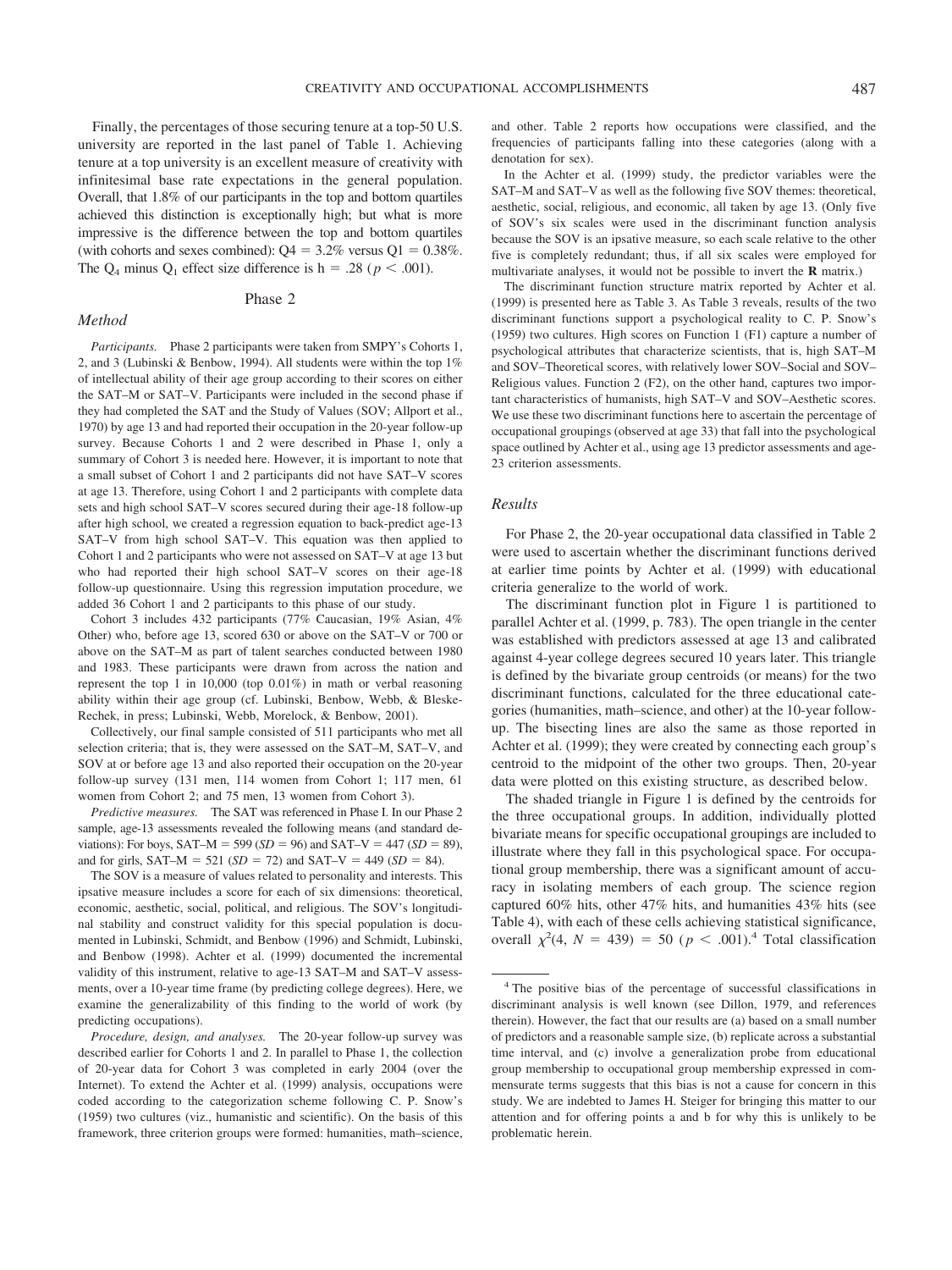Table 2

*Categorization of Occupations Into Math–Science, Humanities, and Other Groups*

| Math-science $(n = 142, 38)$                                                                                                                                                                                                                                                                                                                                                                                                                                                                                                                                                                                                                                                                                                                                                                                                                                                                                                                                                                                                                                                                                                                                                   | Humanities ( $n = 21, 23$ )                                                                                                                                                                                                                                                                                                                                                                                                                                                                                                                                                                                                                                                                                                                                                                                                                                                                                    | Other ( $n = 110, 105$ )                                                                                                                                                                                                                                                                                                                                                                                                                                                                                                                                                                                                                                                                                                                                                                                                                                                                                                                                                                                                                                                                                                                                         |                                                                                                                                                                                                                                                                                                                                                                                                                                                                                                                                                                                                                                                                                                                                                                                                                                                                                                                                                                     |
|--------------------------------------------------------------------------------------------------------------------------------------------------------------------------------------------------------------------------------------------------------------------------------------------------------------------------------------------------------------------------------------------------------------------------------------------------------------------------------------------------------------------------------------------------------------------------------------------------------------------------------------------------------------------------------------------------------------------------------------------------------------------------------------------------------------------------------------------------------------------------------------------------------------------------------------------------------------------------------------------------------------------------------------------------------------------------------------------------------------------------------------------------------------------------------|----------------------------------------------------------------------------------------------------------------------------------------------------------------------------------------------------------------------------------------------------------------------------------------------------------------------------------------------------------------------------------------------------------------------------------------------------------------------------------------------------------------------------------------------------------------------------------------------------------------------------------------------------------------------------------------------------------------------------------------------------------------------------------------------------------------------------------------------------------------------------------------------------------------|------------------------------------------------------------------------------------------------------------------------------------------------------------------------------------------------------------------------------------------------------------------------------------------------------------------------------------------------------------------------------------------------------------------------------------------------------------------------------------------------------------------------------------------------------------------------------------------------------------------------------------------------------------------------------------------------------------------------------------------------------------------------------------------------------------------------------------------------------------------------------------------------------------------------------------------------------------------------------------------------------------------------------------------------------------------------------------------------------------------------------------------------------------------|---------------------------------------------------------------------------------------------------------------------------------------------------------------------------------------------------------------------------------------------------------------------------------------------------------------------------------------------------------------------------------------------------------------------------------------------------------------------------------------------------------------------------------------------------------------------------------------------------------------------------------------------------------------------------------------------------------------------------------------------------------------------------------------------------------------------------------------------------------------------------------------------------------------------------------------------------------------------|
| Natural scientists<br>Physicists and astronomers $(4, 0)$<br>Chemists, except biochemists<br>(0, 2)<br>Geologists and geodesists $(1, 0)$<br>Physical scientists, NEC<br>(3, 0)<br>Biological and life scientists<br>(3, 2)<br>Medical scientists $(1, 2)$<br><b>Engineers</b><br>Architects, engineers (3, 3)<br>Aerospace engineers (3, 2)<br>Metallurgical and materials<br>engineers $(1, 0)$<br>Petroleum engineers $(0, 1)$<br>Chemical engineers (1, 1)<br>Nuclear engineers $(2, 0)$<br>Civil engineers $(1, 0)$<br>Electrical and electronics<br>engineers $(10, 1)$<br>Mechanical engineers (2, 2)<br>Engineers, NEC (36, 6)<br>Math and computer scientists<br>Computer analysis and scientists<br>(33, 11)<br>Operations/Systems researchers/<br>analysts $(5, 0)$<br>Actuaries (2, 2)<br>Mathematical scientists, NEC<br>(6, 0)<br>Computer programmers<br>(11, 1)<br><b>Teachers, postsecondary</b><br>Chemistry teachers $(1, 0)$<br>Physics teachers $(1, 0)$<br>Natural science teachers, NEC<br>(1, 0)<br>Engineering teachers $(1, 0)$<br>Mathematical science teachers<br>(3, 0)<br>Computer science teachers (2, 0)<br>Medical science teachers<br>(5, 2) | <b>Teachers</b> , postsecondary<br>Psychology teachers $(0, 1)$<br>Economics teachers $(2, 0)$<br>History teachers $(1, 0)$<br>Art, drama, and music<br>teachers $(1, 1)$<br>English teachers $(1, 0)$<br>Foreign language teachers<br>(0, 2)<br>Theology teachers $(1, 0)$<br>Teachers, except<br>postsecondary<br>Teachers, pre/kindergarten<br>(1, 1)<br>Teachers, secondary school<br>(0, 3)<br>Teachers, NEC (4, 2)<br>Nursery workers $(0, 1)$<br>Social scientists<br>Economists (2, 0)<br>Social scientists, NEC<br>(1, 1)<br>Social workers $(1, 1)$<br>Clergy $(1, 1)$<br>Religious workers, NEC<br>(0, 2)<br>Writers, artists, and<br>entertainers<br>Authors $(0, 1)$<br>Technical writers $(0, 1)$<br>Musicians and composers<br>(1, 0)<br>Photographers $(0, 1)$<br>Artists, performers, NEC<br>(2, 2)<br>Editors and reporters,<br>publishers $(3, 2)$<br>Public relations, lobbyists<br>(1, 0) | Executive, administrative, and<br>managerial occupations<br>Chief executive/general admin $(6, 1)$<br>Financial managers (7, 3)<br>Managers, marketing, advertising, and<br>public relations (5, 11)<br>Administrators, education related (2,<br>$\left( 0\right)$<br>Managers, properties/real estate (0, 1)<br>Managers and admin, NEC (24, 16)<br>Accountants and auditors (4, 7)<br>Other financial officers (6, 5)<br>Management analysts (2, 1)<br>Personnel, training, and labor relations<br>specialists $(1, 0)$<br>Business and promotion agents $(1, 0)$<br>Management related, NEC (16, 6)<br>Public relations specialists $(1, 0)$<br>Supervisors, other<br>Supervisors, general office $(0, 1)$<br>Supervisors, firefighting, and fire<br>prevention occupations $(2, 0)$<br>Supervisors, NEC $(0, 1)$<br><b>Health occupations</b><br>Dentists $(1, 1)$<br>Veterinarians $(1, 1)$<br>Health practitioners, NEC $(1, 0)$<br>Registered nurses $(0, 8)$<br>Pharmacists $(0, 1)$<br>Physical therapists $(1, 1)$<br>Clinical lab technologists and<br>technicians $(1, 1)$<br>Licensed practical nurses $(0, 1)$<br>Health technicians, NEC $(0, 1)$ | <b>Sales occupations</b><br>Supervisors and proprietors, sales<br>(4, 1)<br>Real estate sales occupations<br>(0, 1)<br>Sales engineers, chemicals $(0, 1)$<br>Sales representatives, mining,<br>manufacturing, and wholesale<br>(0, 1)<br>Sales support occupations, NEC<br>(0, 1)<br><b>Administrative occupations</b><br>Secretaries $(0, 3)$<br>Information clerks, NEC $(1, 0)$<br>Billing clerks $(0, 1)$<br>Expediters $(0, 1)$<br>Administrative support, NEC<br>(0, 1)<br><b>Construction trades</b><br>Carpenters $(1, 0)$<br>Electricians $(1, 0)$<br>Other<br>Librarians $(0, 1)$<br>Engineering technicians $(1, 0)$<br>Airplane pilots and navigators<br>(3, 0)<br>Electronic repairers,<br>communications, and industrial<br>equipment $(1, 0)$<br>Guides $(0, 1)$<br>Homemaker $(0, 13)$<br>Self-employed $(0, 3)$<br>Student $(10, 3)$<br>Unemployed $(1, 0)$<br>Career military officer (4, 1)<br>Federal government, NEC (1, 3)<br>Other $(0, 1)$ |

*Note.* Occupational field headings are in boldface type. The sample sizes for individual occupations are in parentheses, by sex (men, women). NEC = not elsewhere classified; admin  $=$  administration.

accuracy was 52%. Lawyers and physicians are not factored into these percentages, because they were not unambiguously classifiable into one of our three groups. Hence, the classification percentages are based on a sample size of 439, because lawyers and physicians are omitted from the analysis. However, to show where they appear in this space, they are plotted individually with sample sizes in parentheses. Beyond the preponderance of each group falling into the forecasted category (a convergent pattern), another important observation is that if a bivariate point is located in the humanities space, there is an excellent chance that the person is not in a math–science occupation, and conversely, if the point is located in the math–science space, then there is an excellent chance that the person is not in a humanities occupation (a discriminant pattern). Overall, this constitutes an impressive convergent– discriminant pattern along the lines of C.P. Snow's (1959) two cultures.

We find it interesting that nurses and homemakers appear to be psychological opposites in this space from math– computer scientists and electrical engineers. There is a clear-cut people versus things— or perhaps more generally an organic versus inorganic dimension—running from just above the negative *x*-axis to just below the positive *x*-axis. The same pattern of results held when highest graduate degree earned was plotted in this space, for example, degrees in religious studies ( $N = 8$ ; F1 = -1.325, F2 = 0.768) and physics ( $N = 16$ ; F1 = 2.073, F2 = -0.179). This plot is available from David Lubinski.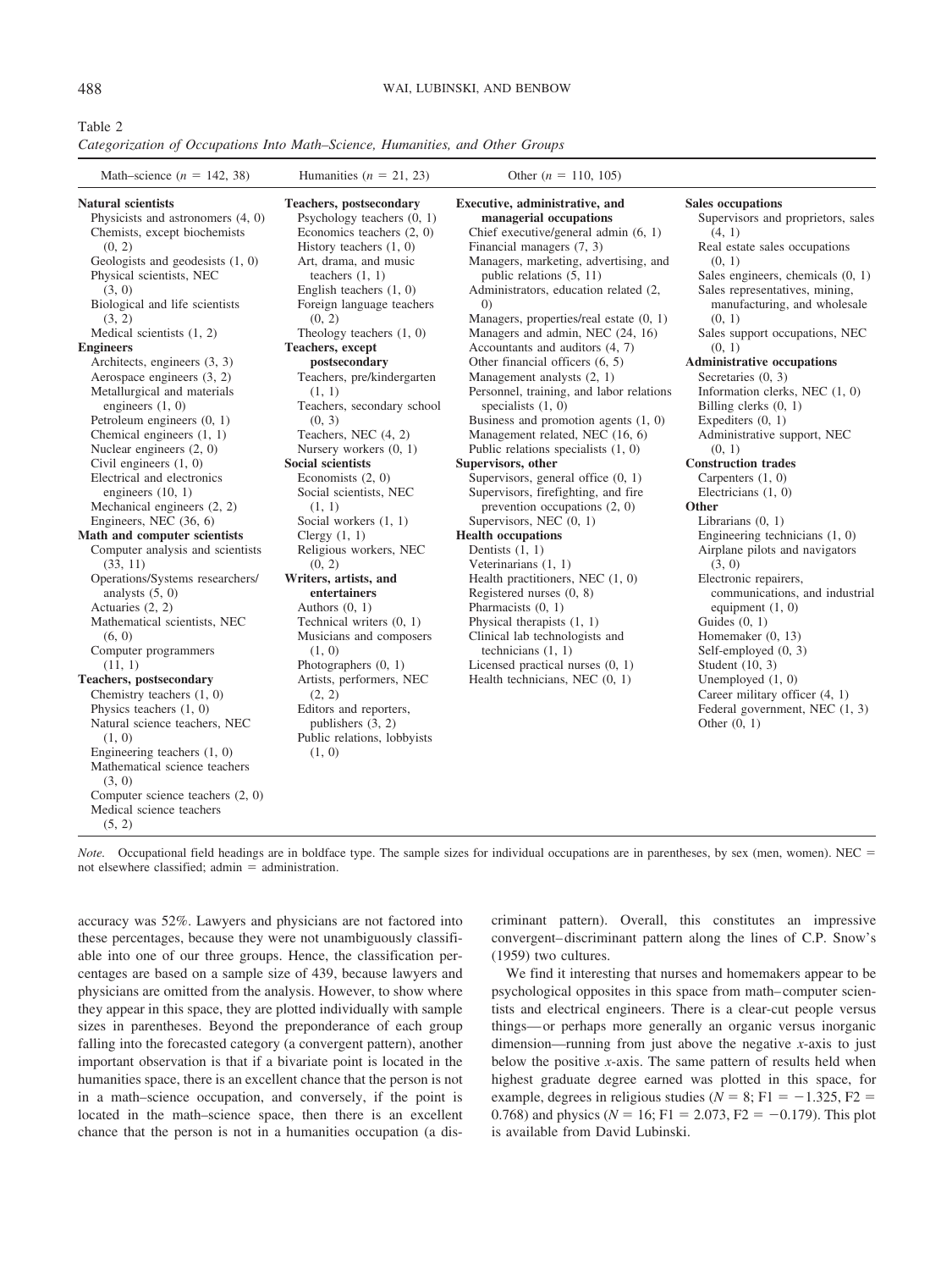Table 3 *Discriminant Function Structure Matrix*

| Variable        | F1      | F <sub>2</sub> |
|-----------------|---------|----------------|
|                 |         |                |
| SAT-Verbal      | 0.09    | 0.56           |
| SAT-Math        | 0.59    | $-0.12$        |
| SOV-Theoretical | 0.87    | $-0.03$        |
| SOV-Aesthetic   | $-0.13$ | 0.81           |
| SOV-Social      | $-0.60$ | $-0.01$        |
| SOV-Religious   | $-0.56$ | 0.03           |
| SOV-Economic    | 0.47    | $-0.29$        |

*Note.* The bivariate group centroids for the 10-year data using college degree were (Function 1, followed by Function 2): humanities  $(-.29, .60)$ , math–science (.43,  $-.05$ ), and other ( $-.57, -.21$ ). Taken from Achter et al. (1999, p. 783). F1 = Function 1; F2 = Function 2; SAT = Scholastic Aptitude Test;  $SOV = Study of Values$ .

#### Discussion

Ability intensity and pattern tell an important story about intellectually precocious youths at a young age. Assessments as early as age 13 capture important psychological information about the individuality of this special population and their lifelong development. Above-level ability and preference assessments are particularly relevant for predicting their individual differences in achievement and creativity 20 years later; they also hold prophecy for the domains in which adult accomplishments are likely to occur.

Without question, early SAT assessments measure much more than book learning potential and predictive validity for first-year college grades. They differentiate important systematic sources of individuality that subsequently factor into individual differences in occupational performance and creative expression. With respect to the importance of assessing ability differences within the top 1%, it has long been assumed by some that beyond a certain point an ability threshold is reached, and more ability does not matter. For example, in Howe's (2001) recent book, *IQ in Question: The Truth About Intelligence*, the concluding chapter is titled "Twelve Well-Known Facts About Intelligence Which Are Not True." Howe's 11th point supposes, "At the highest levels of creative achievement, having an exceptionally high IQ makes little or no difference. Other factors, including being strongly committed and highly motivated, are much more important"  $(p. 163)$ .<sup>5</sup> Similarly, in a recent letter published in *Science* (Muller et al., 2005, p. 1043), 79 authors stated, "There is little evidence that those scoring at the very top of the range in standardized tests are likely to have more successful careers in the sciences. Too many other factors are involved."

Other factors are indeed important, and we agree that being strongly committed and highly motivated is critical for high achievement (Lubinski, 2004; Lubinski & Benbow, 2000; Lubinski, Benbow, Shea, Eftekhari-Sanjani, & Halvorson, 2001). Yet, the data reported here on secured doctorates, math–science PhDs, income, patents, and tenure track positions at top U.S. universities collectively falsify the idea that after a certain point more ability does not matter. Indeed, our criterion variables constitute only a subset of the important markers of achievement and creativity (moreover, each requires an appreciable commitment, and their normative base rates are small); nevertheless, despite these constraints, across all four comparisons, the top versus bottom quartiles of the top 1% revealed statistically significant effect sizes favoring the top quartile. When sample sizes are sufficient to establish statistical confidence and criteria with high ceilings are employed, measures that validly assess individual differences within the top 1% of ability reveal important outcome differences between the able and the exceptionally able (even on outcomes that are exceedingly rare). A recent 20-year longitudinal study of 380 profoundly gifted participants (Lubinski et al., in press), the top 1 in 10,000 on quantitative or verbal reasoning (viz,  $SAT-M \ge$ 700 or SAT–V  $\geq$  630, before age 13), reinforces this idea. These participants, by their mid-30s, secured tenure track positions at top U.S. universities at the same rate as a comparison group of 586 1stand 2nd-year graduate students attending top-15 math–science training programs and tracked for 10 years.<sup>6</sup>

Phase 2 of this study also reveals that age-13 ability and preference patterns critical for determining the discipline in which one is likely to later earn a 4-year degree generalize to occupational settings. For intellectually precocious youths, antecedents for the development of contrasting expertise emerge at an early age. More specifically, for this special population, nascent qualities giving rise to C. P. Snow's (1959) two cultures, humanists and scientists, appear readily detectable by early adolescence. We hypothesize that with larger samples, more predictor variables, and a greater number of criterion categories, more refined predictions would be possible. For example, one limitation of this study is that our predictor set is underdetermined because of the lack of inclusion of spatial ability measures, which would have most likely added precision to our forecasts (Corno et al., 2002; Gohm, Humphreys, & Yao, 1998; Humphreys, Lubinski, & Yao, 1993; Lubinski, 2004; Shea, Lubinski, & Benbow, 2001). Future research designed to track the development of this special population would be enhanced by incorporating mathematical, verbal, and spatial ability measures. Just as our criterion measures do not capture the full range of relevant criteria for creative expression, our selection measures do not capture all facets of intellectual talent.

Overall, these findings support theoretical ideas about niche

<sup>5</sup> Many people would take issue with other "untrue" conclusions offered by Howe (2001); see, for example, Gottfredson (1997). For a sophisticated and statistically informed analysis of Howe's 11 other points, readers are referred to Bartholomew's (2004) excellent book, *Measuring intelligence: Facts and fallacies*. For a recent study on the appreciable overlap between the SAT and conventional IQ measures, see Frey and Detterman (2004).

<sup>6</sup> A reviewer wondered about the extent to which socioeconomic status (SES) differences might contribute to the success of these participants. Because the correlation between general intellectual ability and SES is around .40, our participants come from homes that average about one standard deviation above the normative mean in SES. To address this concern, recent within-family analyses of ability differences are enlightening (Lubinski, 2004, pp. 100-102; Murray, 1998). They reveal that although SES influences a number of outcomes beyond cognitive abilities, ability differences among biologically related siblings reared together foster distinctly different outcomes, and these contrasting outcomes are highly commensurate with expectations for similar ability discrepancies among unrelated individuals.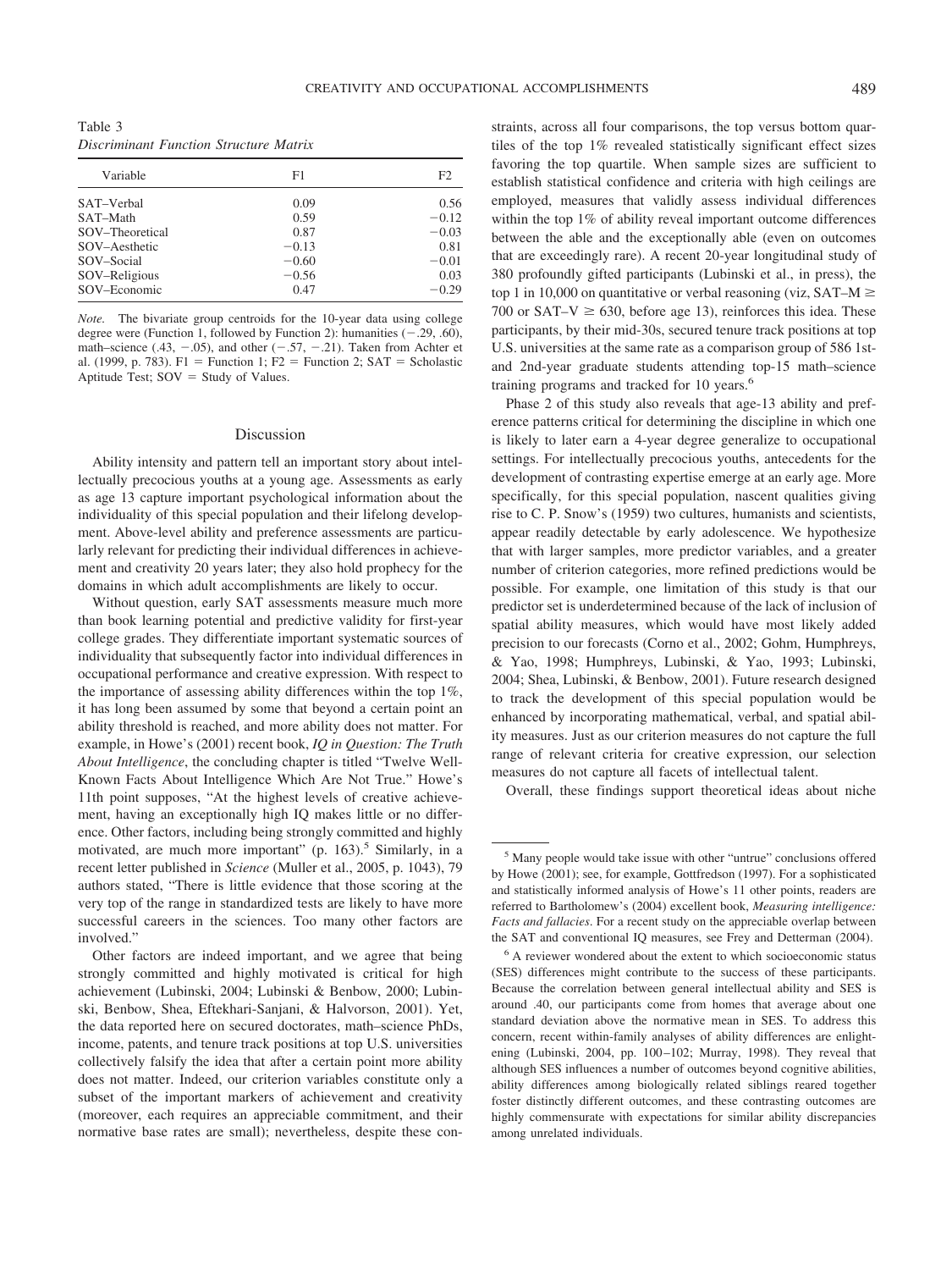

*Figure 1.* Group centroids for occupations. The open triangle is defined by F1 and F2 group centroids (means) for age 23 college majors. The shaded triangle is defined by F1 and F2 group centroids (means) for age 33 occupational groups. The bivariate group centroids for the 20-year data using occupations were (F1, F2) humanities  $(-80, .59)$ , math–science  $(.80, -.21)$ , other  $(-.60, .04)$ . We computed percentages using individual data points. Lawyers, physicians, and various occupations are plotted with respective sample sizes in parentheses. Science = math–science occupations;  $F1$  = Function 1;  $F2$  = Function 2.

building (Scarr, 1996; Scarr & McCartney, 1983)—that is, the tendency for individuals (especially during adult development) to select dispositionally congruent learning and work environments (Dawis & Lofquist, 1984; Lofquist & Dawis, 1991; Lubinski, 1996, 2000; Webb, Lubinski, & Benbow, 2002). Therefore, they have important implications for tracking the developmental trajectory of this special population. They also hold important practical implications. Above-level ability and preference assessments are likely to aid practitioners interested in developing more effective interventions for enhancing the educational experiences of intellectually precocious youths through appropriate developmental placement (Lubinski & Benbow, 2000). These early assessments index important features of individuality, which factor into developmental outcomes over protracted intervals. Finally, educational practices and policies designed to respond to the vast amount of individuality manifested among all special populations (Dawis, 1992; Tyler, 1974; Williamson, 1965), and intellectually precocious youths in particular (Benbow & Stanley, 1996; Bleske-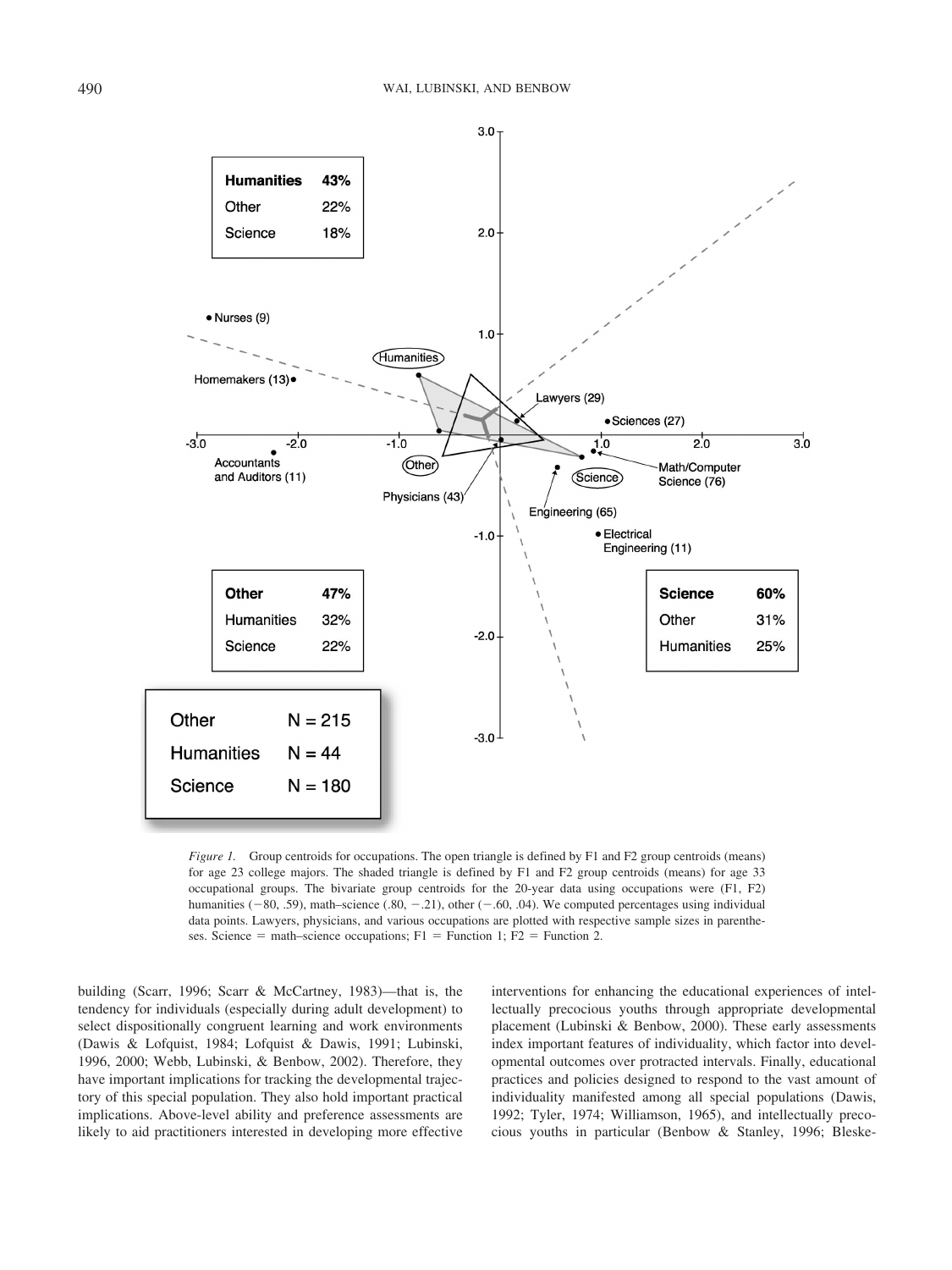| × | I<br>۰.<br>٠ |  |
|---|--------------|--|

|              |                   | Predicted group |                  |             |                  |             |                  |             |  |  |
|--------------|-------------------|-----------------|------------------|-------------|------------------|-------------|------------------|-------------|--|--|
|              | <b>Humanities</b> |                 | Math-science     |             | Other            |             | Total            |             |  |  |
| Actual group | $\boldsymbol{n}$  | % of sample     | $\boldsymbol{n}$ | % of sample | $\boldsymbol{n}$ | % of sample | $\boldsymbol{n}$ | % of sample |  |  |
| Humanities   | 19                | $43\%*$         | 11               | 25%         | 14               | 32%         | 44               | 10%         |  |  |
| Math-science | 33                | 18%             | 108              | $60\%*$     | 39               | 22%         | 180              | 41%         |  |  |
| Other        | 48                | 22%             | 66               | 31%         | 101              | $47\%*$     | 215              | 49%         |  |  |
| Total        | 100               |                 | 185              |             | 154              |             | 439              | 100%        |  |  |

Table 4 *Predicted and Actual Group Classification Using Discriminant Functions*

*Note.* Values on the diagonal are hits and are in boldface type. There are a total of 228 hits, or 52%. For the purpose of classification, prior probabilities (base rates) of group membership were based on sample probabilities for each group. These base rates are listed in the "Total" column.  $* p < .001$ .

Rechek, Lubinski, & Benbow, 2004; Colangelo, Assouline, & Gross, 2004; Colangelo & Davis, 2003; Cronbach, 1996; Stanley, 2000), are supported by these findings as well.

#### References

- Achter, J. A., Lubinski, D., & Benbow, C. P. (1996). Multipotentiality among the intellectually gifted: "It was never there and already it's vanishing." *Journal of Counseling Psychology, 43,* 65–76.
- Achter, J. A., Lubinski, D., Benbow, C. P., & Eftekhari-Sanjani, H. (1999). Assessing vocational preferences among gifted adolescents adds incremental validity to abilities: A discriminant analysis of educational outcomes over a 10-year interval. *Journal of Educational Psychology, 91,* 777–786.
- Allport, G. W., Vernon, P. E., & Lindzey, G. (1970). *Manual: Study of values.* Boston: Houghton Mifflin.
- America's Best Colleges 2004. (2003, September 1). *U.S. News and World Report, 135,* 88 – 89.
- Bartholomew, D. J. (2004). *Measuring intelligence: Facts and fallacies.* Cambridge, England: Cambridge University Press.
- Benbow, C. P. (1992). Academic achievement in mathematics and science of students between the ages 13 and 23: Are there differences among students in the top one percent of mathematical ability? *Journal of* Educational Psychology, 84, 51-61.
- Benbow, C. P., Lubinski, D., Shea, D. L., & Eftekhari-Sanjani, H. (2000). Sex differences in mathematical reasoning ability at age 13: Their status 20 years later. *Psychological Science, 11,* 474 – 480.
- Benbow, C. P., & Stanley, J. C. (1996). Inequity in equity: How "equity" can lead to inequity for high potential students. *Psychology, Public Policy, and Law, 2,* 249 –292.
- Bleske-Rechek, A., Lubinski, D., & Benbow, C. P. (2004). Meeting the educational needs of special populations: Advanced Placement's role in developing exceptional human capital. *Psychological Science, 15,* 217– 224.
- Cohen, J. (1988). *Statistical power analysis for the behavioral sciences.* Hillsdale, NJ: Erlbaum.
- Colangelo, N., Assouline, S., & Gross, M. (2004). *A nation deceived: How schools hold back America's brightest students.* Iowa City: University of Iowa.
- Colangelo, N., & Davis, G. A. (2003). *Handbook of gifted education* (3rd ed.). Boston: Allyn & Bacon.
- Corno, L., Cronbach, L. J., Kupermintz, H., Lohman, D. F., Mandinach, E. B., Porteus, A. W., & Talbert, J. E. (Eds.) (2002). *Remaking the concept of aptitude: Extending the legacy of Richard E. Snow.* Mahwah, NJ: Erlbaum.
- Cronbach, L. J. (1996). Acceleration among the Terman males: Correlates in midlife and after. In C. P. Benbow & D. Lubinski (Eds.), *Intellectual talent: Psychometric & social issues* (pp. 179 –191). Baltimore: Johns Hopkins University Press.
- Dawis, R. V. (1992). The individual differences tradition in counseling psychology. *Journal of Counseling Psychology, 39,* 7–19.
- Dawis, R. V., & Lofquist, L. H. (1984). *A psychological theory of work adjustment.* Minneapolis: University of Minnesota Press.
- Dillon, W. R. (1979). The performance of the linear discriminant function in nonoptimal situations and the estimation of classification error rates: A review of recent findings. *Journal of Marketing Research, 14,* 370 – 381.
- Frey, M. C., & Detterman, D. K. (2004). Scholastic assessment or *g*? The relationship between the SAT and general cognitive ability. *Psychological Science, 15,* 373–378.
- Geary, D. C. (1996). International differences in mathematical achievement. *Current Directions in Psychological Science, 5,* 133–137.
- Geary, D. C. (1998). *Male, female: The evolution of human sex differences.* Washington, DC: American Psychological Association.
- Getzels, J. W., & Jackson, P. W. (1962). *Creativity and intelligence: Explorations with gifted students.* New York: Wiley.
- Gohm, C. L., Humphreys, L. G., & Yao, G. (1998). Underachievement among spatially gifted students. *American Educational Research Journal, 35,* 515–531.
- Gottfredson, L. S. (Ed.). (1997). Intelligence and social policy [Special issue]. *Intelligence, 24*(1).
- Howe, M. J. A. (2001). *IQ in question: The truth about intelligence.* London: Sage.
- Huber, J. C. (1998). Invention and inventivity as a special kind of creativity, with implications for general creativity. *Journal of Creative Behavior, 32,* 58 –72.
- Huber, J. C. (1999). Inventive productivity and the statistics of exceedances. *Scientometrics, 45,* 33–53.
- Humphreys, L. G., Lubinski, D., & Yao, G. (1993). Utility of predicting group membership and the role of spatial visualization in becoming an engineer, physical scientist, or artist. *Journal of Applied Psychology, 78,*  $250 - 261$ .
- Lofquist, L. H., & Dawis, R. V. (1991). *Essentials of person-environmentcorrespondence counseling.* Minneapolis: University of Minnesota Press.
- Lubinski, D. (1996). Applied individual differences research and its quantitative methods. *Psychology, Public Policy, and Law, 2,* 187–203.
- Lubinski, D. (2000). Scientific and social significance of assessing individual differences: "Sinking shafts at a few critical points." *Annual Review of Psychology*, 51, 405– 444.